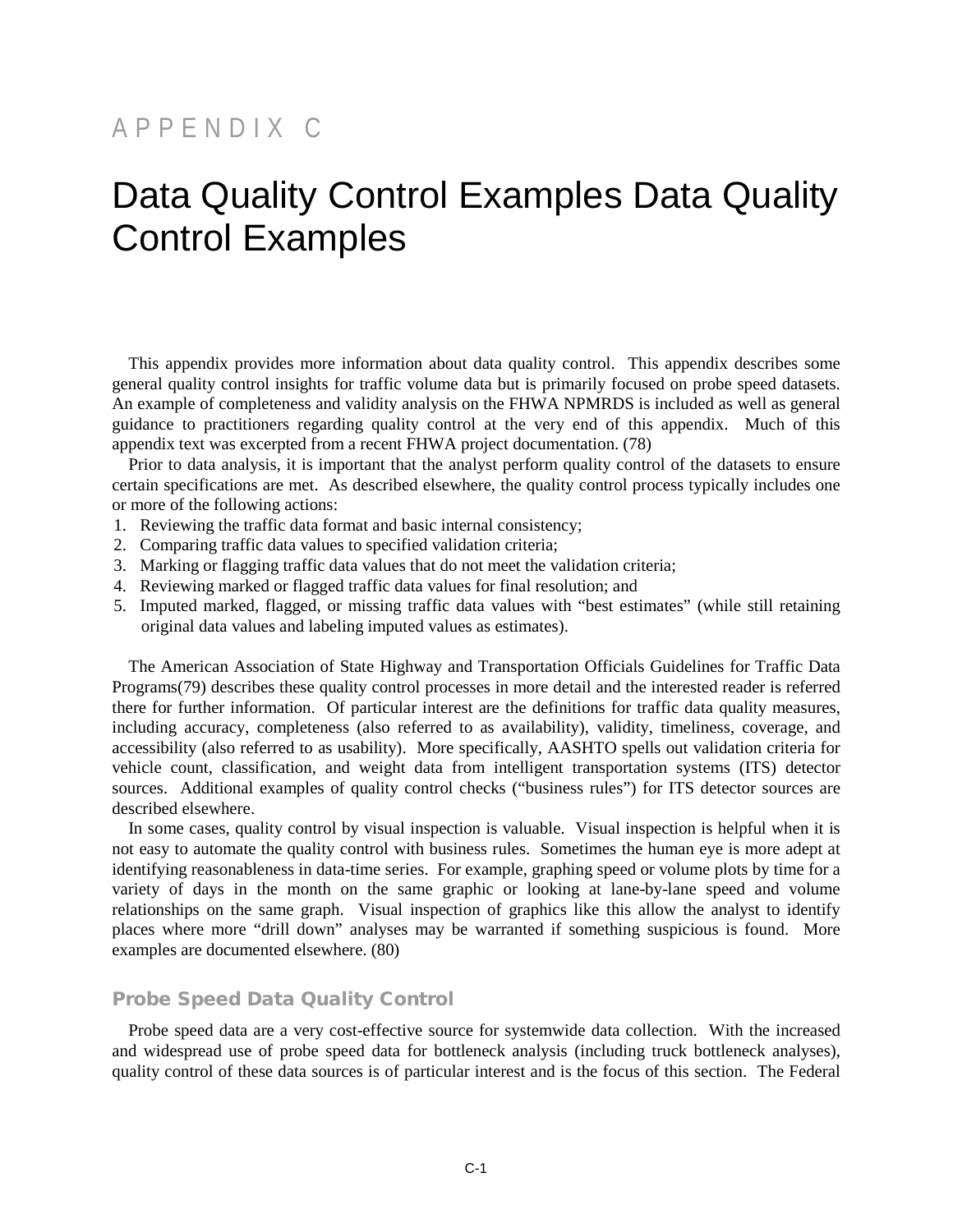Highway Administration (FHWA) National Performance Management Research Data Set (NPMRDS) is used as an example in this section to illustrate quality control considerations for a probe speed dataset.

NPMRDS provides travel-time data in five-minute-time aggregations. Due to the recent release of NPMRDS, there has been limited investigation of the data source and State DOT and metropolitan planning organization (MPO) practitioners are asking how the dataset can be used for performance measurement and truck analysis on freeways and arterials, and about the general quality of the data for these uses.

As part of an ongoing FHWA Pooled Fund Project (TPF-5[198], Mobility Measurement in Urban Transportation [MMUT]), TTI investigated several states' worth of the NPMRDS to characterize the roadway coverage, completeness (temporal and spatial), and validity of the five-minute travel-time data. Data for the 14 states in the FHWA pooled fund project at the time of the analysis were included (California, Colorado, Florida, Kentucky, Maryland, Minnesota, New York, North Carolina, Ohio, Oregon, South Carolina, Texas, Virginia, Washington). Findings are provided here as well as additional analyses related to the truck speed data completeness and validity performed as part of this project. Completeness of the dataset included identification of missing records by traffic message channel (TMC) (the industry standard mapping geography) and by functional classification. For the validity checks, the travel-time data were first converted to speeds, because they can be more intuitively understood and investigated in terms of speed.

Practitioners using large datasets such as NPMRDS for any analyses (such as truck bottlenecks) should understand the data set prior to performing analyses for their specific application. For planning applications, annual averages of five-minute travel-time data may be acceptable rather than day-to-day information that might be more appropriate for operational analyses. Depending upon the application, small nuances in the speeds may not matter, but systematic nuances could cause unacceptable errors.

## NPMRDS Coverage

The FHWA pooled fund project analysis investigated the coverage of the NPMRDS. Aggregate findings for the United States are summarized in Table C-1. Analysts investigated the 2011 and 2012 Highway Performance Monitoring System (HPMS) data, and the total directional miles in 2012 on the National Highway System (NHS) increased by 42 percent over 2011 (reflecting the "enhanced NHS" in 2012). Analysts investigated the data from all 13 states in the FHWA pooled fund project and also the entire United States network. Table C-1 shows that the U.S. directional-miles of coverage in the 2012 HPMS (NHS) (479,178 directional miles) compares favorably to the NPMRDS network coverage in directional-miles (486,953 directional miles).

Analysts took the analysis a step further and put the NPMRDS network on a GIS map because that is what is required to perform conflation of speeds and volumes and, again, the results are favorable (475,407 directional miles mapped). The full TMC-encoded network used by industry has approximately 80 percent more coverage (877,882 directional miles—including more arterial/collector coverage) than the NPMRDS network across the United States.

The coverage results of the individual states were generally the same as those documented in Table C-1 for the United States.

| 2012 HPMS NHS<br>(directional miles) | <b>NPMRDS Network</b><br>(Directional Miles) | <b>NPMRDS GIS/</b><br><b>Map Network</b><br>(Directional Miles) | <b>Full TMC Network</b><br>(Directional Miles) |
|--------------------------------------|----------------------------------------------|-----------------------------------------------------------------|------------------------------------------------|
| 479.178                              | 486.953                                      | 475.407                                                         | 877.882                                        |

|  |  |  |  | Table C-1. United States TMC Roadway Coverage in NHS and NPMRDS |
|--|--|--|--|-----------------------------------------------------------------|
|--|--|--|--|-----------------------------------------------------------------|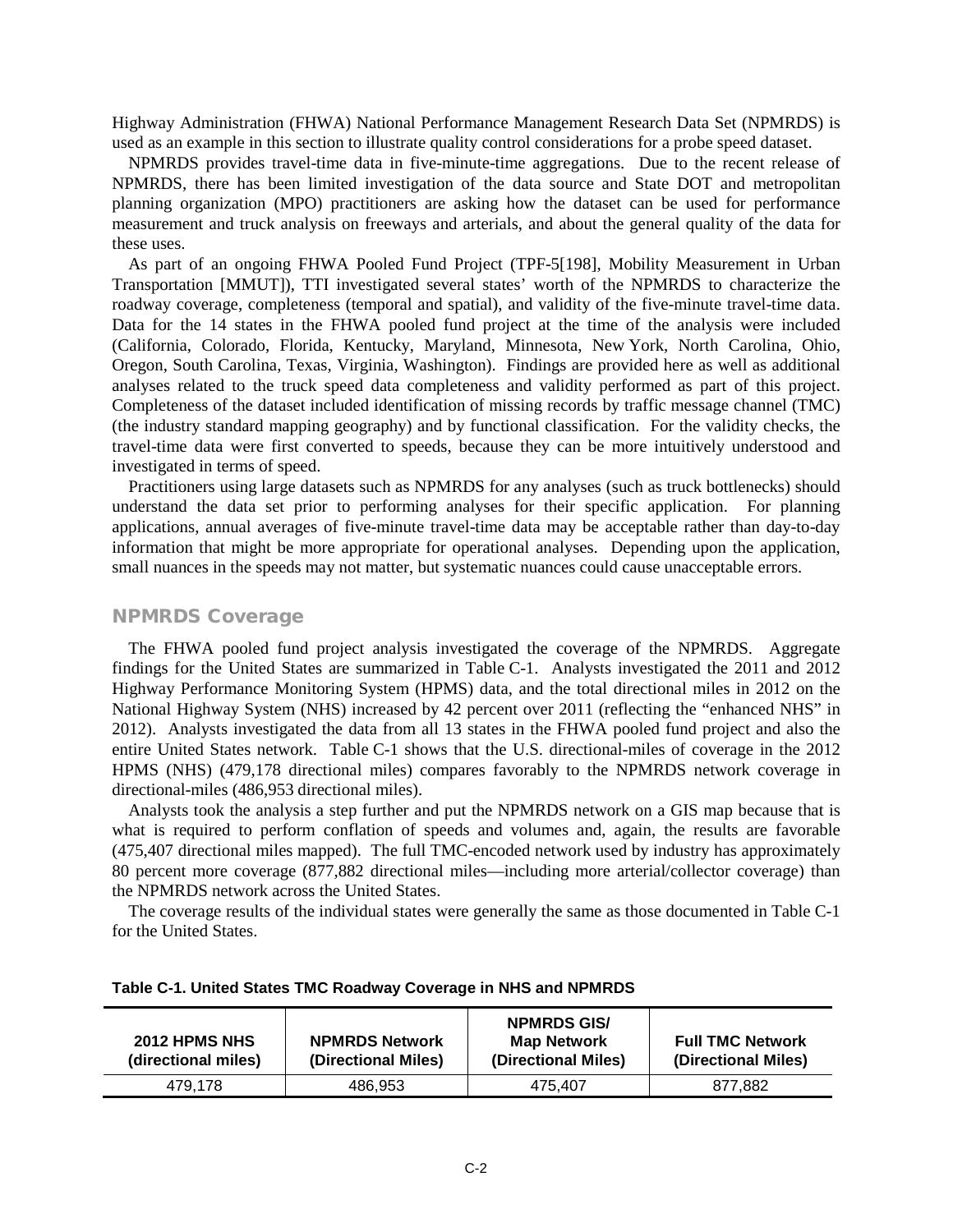Source: Adapted from *Information Sharing on FHWA's NPMRDS*, Webinar. Texas A&M Transportation Institute, FHWA Pooled Fund Project: Mobility Measurement in Urban Transportation, April 2014.

## NPMRDS Completeness

The NPMRDS is five-minute travel-time data for each day and data are present ONLY when probe vehicles are present (i.e., data are not estimated when missing). Therefore, it is important for analysts to understand how incomplete data may affect analyses and measure calculation. Analyst should ask himself or herself what level of completeness is needed for their performance measure application. If performance is needed on specific days, the analyst may need to impute missing values on those specific days. If overall performance for extended periods of time is needed, aggregated statistics to monthly, quarterly, or even annually for day-of-week may be acceptable.

NPMRDS provides three travel-time values for each five-minute-time period and TMC: 1) mixed vehicle; 2) passenger car; and 3) truck. Analysts investigated the completeness of mixed-vehicle and truck travel-time values in the dataset. A three-month dataset from November 2013 to January 2014 was used for the analysis. Daylight hours were used for analysis (6 a.m. to 8 p.m.) because most analysis are most concerned with daytime traffic conditions, rather than overnight hours. Analysts looked at three aggregation-time periods of results: 1) individual day-to-day; 2) one-month average day-of-week; and 3) three months day-of-week.

Completeness in #3 (three months day-of-week) was satisfied if any five-minute travel-time value was present for the given TMC for the given five-minute-time period over the three-month period. Similarly, the one-month average day-of-week was satisfied if a travel-time value was present for the given TMC over the one-month time period. The individual day-to-day value represents the percentage of time the data were available for the specific 5-minute-time period of interest.

Analysts also aggregated the 5-minute data to 15-minute-time periods, urban versus rural and roadway functional classification. The average completeness values for mixed traffic and trucks are shown as rows in Table C-2. The results in Table C-2 are average completeness estimates across the 13 states represented in the FHWA pooled fund project.

The following observations are made about the completeness results in Table C-2:

- Aggregation from individual day to monthly or quarterly increases completeness;
- Aggregation from 5-minute data to 15-minute data increases completeness;
- Truck data completeness percent is substantially less than mixed vehicle;
- Completeness decreases with decreasing functional classification; and
- Completeness in urban areas is generally slightly higher than in rural areas (documented elsewhere). (81)

| <b>Travel-</b><br>Time | <b>Individual</b><br>Day-to-Day<br>Urban/<br><b>Functional</b> |                                             |                    | One Month $-$<br><b>Average Day-of-</b><br>Week |       | Three Months -<br><b>Average Day-of-</b><br>Week |       |            |
|------------------------|----------------------------------------------------------------|---------------------------------------------|--------------------|-------------------------------------------------|-------|--------------------------------------------------|-------|------------|
| <b>Type</b>            | Rural                                                          | <b>Classification</b>                       | 5-min              | $15$ -min                                       | 5-min | $15$ -min                                        | 5-min | $15 - min$ |
| Mixed-<br>Vehicle      | Urban<br>and Rural                                             | All NHS                                     | $28%$ <sup>a</sup> | 48%                                             | 58%   | 76%                                              | 78%   | 90%        |
| Mixed-<br>Vehicle      | Urban                                                          | Class 1 - Interstate                        | 54%                | 76%                                             | 82%   | 93%                                              | 95%   | 98%        |
| Mixed-<br>Vehicle      | Urban                                                          | Class $2 -$ Other<br>Freeway/<br>Expressway | 36%                | 61%                                             | 71%   | 88%                                              | 91%   | 97%        |

#### **Table C-2. Completeness Percentages for the NPMRDS Dataset for Mixed Traffic and Trucks**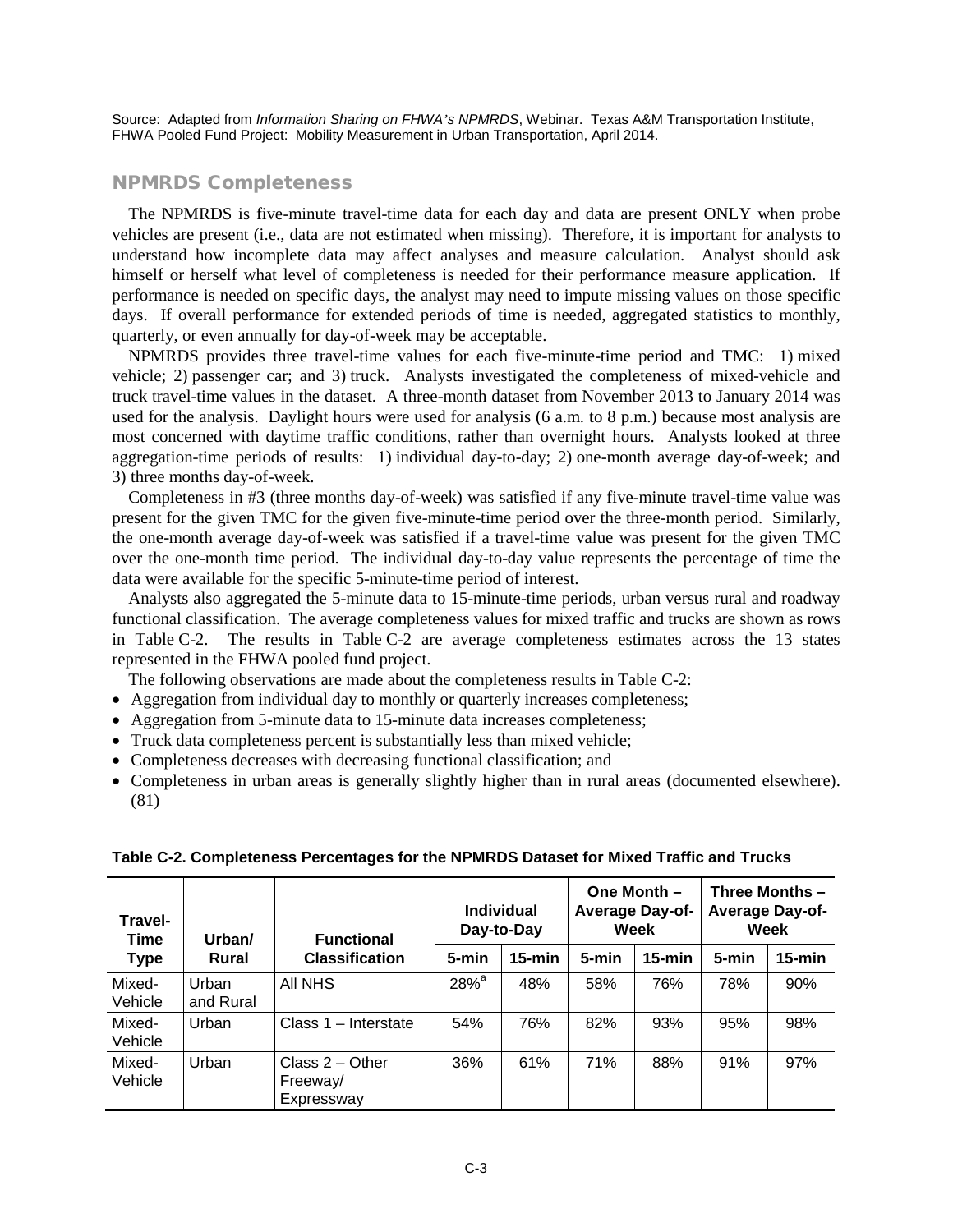| Travel-<br>Time   | Urban/<br>Rural    | <b>Functional</b><br><b>Classification</b>          | <b>Individual</b><br>Day-to-Day |            | One Month $-$<br><b>Average Day-of-</b><br>Week |           | Three Months -<br><b>Average Day-of-</b><br><b>Week</b> |           |
|-------------------|--------------------|-----------------------------------------------------|---------------------------------|------------|-------------------------------------------------|-----------|---------------------------------------------------------|-----------|
| <b>Type</b>       |                    |                                                     | 5-min                           | $15 - min$ | 5-min                                           | $15$ -min | 5-min                                                   | $15$ -min |
| Mixed-<br>Vehicle | Urban              | Class $3$ and $4 -$<br>Principal/ Minor<br>Arterial | 23%                             | 44%        | 55%                                             | 77%       | 81%                                                     | 93%       |
| Truck             | Urban<br>and Rural | AII NHS                                             | $6%^{b}$                        | 15%        | 30%                                             | 33%       | 48%                                                     | 67%       |
| Truck             | Urban              | Class 1 - Interstate                                | 19%                             | 33%        | 58%                                             | 67%       | 81%                                                     | 91%       |
| Truck             | Urban              | Class $2 -$ Other<br>Freeway/<br>Expressway         | 6%                              | 13%        | 3%                                              | 39%       | 60%                                                     | 79%       |
| Truck             | Urban              | Class 3 and $4-$<br>Principal/ Minor<br>Arterial    | 3%                              | 5%         | 16%                                             | 21%       | 37%                                                     | 60%       |

Note: All NHS/NPMRDS (Daytime only, 6 a.m. to 8 p.m.); Average completeness values of 14 states represented in the FHWA MMUT Pooled Fund Project; three months of data from November 2013 to January 2014.

<sup>a</sup> Twenty-eight percent is based on 583,070,592 observations out of a total of 2,053,298,688.

 $b$  Six percent is based on 128,723,738 observations out of a total of 2,053,298,688.

Source: Adapted from *Information Sharing on FHWA's NPMRDS*, Webinar. Texas A&M Transportation Institute, FHWA Pooled Fund Project: Mobility Measurement in Urban Transportation, April 2014 and Margiotta, R., B. Eisele, and J. Short. *Freight Performance Measure Approaches for Bottlenecks, Arterials, and Linking Volumes to Congestion Report,* Federal Highway Administration, Report No. FHWA-HOP-15-033, Washington, D.C., August 2015. Available: [http://www.ops.fhwa.dot.gov/publications/fhwahop15033/fhwahop15033.pdf.](http://www.ops.fhwa.dot.gov/publications/fhwahop15033/fhwahop15033.pdf)

These NPMRDS completeness results suggest the analyst should recognize that the five-minute traveltime data are thin in some cases, particularly for the truck data and particularly on principal and minor arterials. Analysts should use caution and be careful not to "slice the data too thinly" for certain performance activities such as planning-level analysis, including many truck bottleneck studies.

It should be noted that aggregation is one method for practitioners to handle missing data – imputation is another. Imputation methods could look at time slices before/after the missing data and/or look at adjacent days.

#### NPMRDS Validity

Analysts performed a validity test of NPMRDS meant to verify how often speeds were in a specific range or how often there were notable differences between the car and truck travel-time data. As mentioned previously, the five-minute travel-time data from NPMRDS were converted to speeds and the following validity tests were investigated by functional classification:

- Percent of mixed-vehicle speeds and truck speeds less than 5 miles per hour by functional classification (Table C-3);
- Percent of mixed-vehicle speeds and truck speeds greater than 75 miles per hour by functional classification (Table C-3); and
- "Car minus truck speed" difference cumulative percentage distribution by functional classification (Figure C-1 through Figure C-3).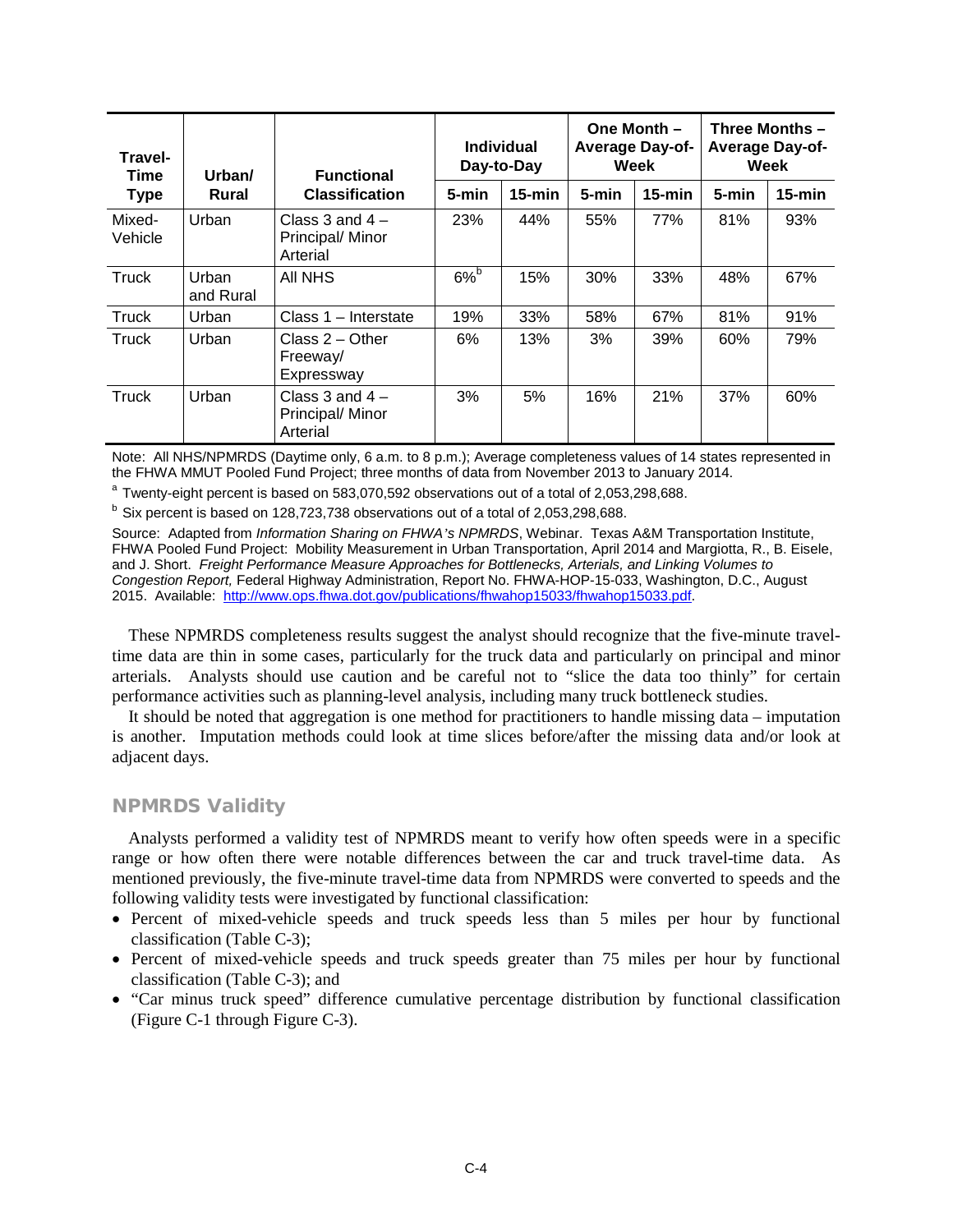| <b>Validity Check</b> | <b>Speed Data Type</b>       | <b>Functional Classification</b>     | Percentage |
|-----------------------|------------------------------|--------------------------------------|------------|
| Speed $<$ 5 mph       | Mixed-vehicle                | Interstate                           | $0\%$      |
|                       |                              | Other Freeway and Expressway         | 0%         |
|                       |                              | <b>Principal and Minor Arterials</b> | 3%         |
|                       | Truck                        | Interstate                           | 0%         |
|                       |                              | Other Freeway and Expressway         | 1%         |
|                       |                              | <b>Principal and Minor Arterials</b> | 2%         |
| Speed $> 75$ mph      | Mixed-vehicle                | Interstate                           | $1\%$      |
|                       |                              | Other Freeway and Expressway         | 1%         |
|                       |                              | <b>Principal and Minor Arterials</b> | $0\%$      |
|                       | Truck                        | Interstate                           | $0.08%$ a  |
|                       | Other Freeway and Expressway |                                      | $0.03%$ b  |
|                       |                              | <b>Principal and Minor Arterials</b> | 0.05%c     |

**Table C-3. Mixed Speed and Truck Speed Percentage Validation Results by Functional Classification**

Note: All NHS/NPMRDS (Daytime only, 6 a.m. to 8 p.m.); Average validity values of 14 states represented in the FHWA Pooled Fund Project; one month of data used in the analysis (January 2014).

<sup>a</sup> 0.08% is based on 18,510 observations out of a total of 23,474,056 observations.<br><sup>b</sup> 0.03% is based on 1,153 observations out of a total of 4,568,560 observations.

 $\degree$  0.05% is based on 5,526 observations out of a total of 10,542,144 observations.

Source: Adapted from *Information Sharing on FHWA's NPMRDS*, Webinar. Texas A&M Transportation Institute, FHWA Pooled Fund Project: Mobility Measurement in Urban Transportation, April 2014 and Margiotta, R., B. Eisele, and J. Short. *Freight Performance Measure Approaches for Bottlenecks, Arterials, and Linking Volumes to Congestion Report,* Federal Highway Administration, Report No. FHWA-HOP-15-033, Washington, D.C., August 2015. Available: [http://www.ops.fhwa.dot.gov/publications/fhwahop15033/fhwahop15033.pdf.](http://www.ops.fhwa.dot.gov/publications/fhwahop15033/fhwahop15033.pdf)



Source: Original analysis of FHWA Pooled Fund Project: Mobility Measurement in Urban Transportation data for Margiotta, R., B. Eisele, and J. Short. *Freight Performance Measure Approaches for Bottlenecks, Arterials, and Linking Volumes to Congestion Report,* Federal Highway Administration, Report No. FHWA-HOP-15-033, Washington, D.C., August 2015. Available:

[http://www.ops.fhwa.dot.gov/publications/fhwahop15033/fhwahop15033.pdf.](http://www.ops.fhwa.dot.gov/publications/fhwahop15033/fhwahop15033.pdf)

Note: All NHS/NPMRDS (Daytime only, 6 a.m. to 8 p.m.); Average validity values of 14 states represented in the FHWA Pooled Fund Project; one month of data used in the analysis (January 2014).

*Figure C-1. "Car Speed Minus Truck Speed" Difference Cumulative Percentage Distribution Interstates*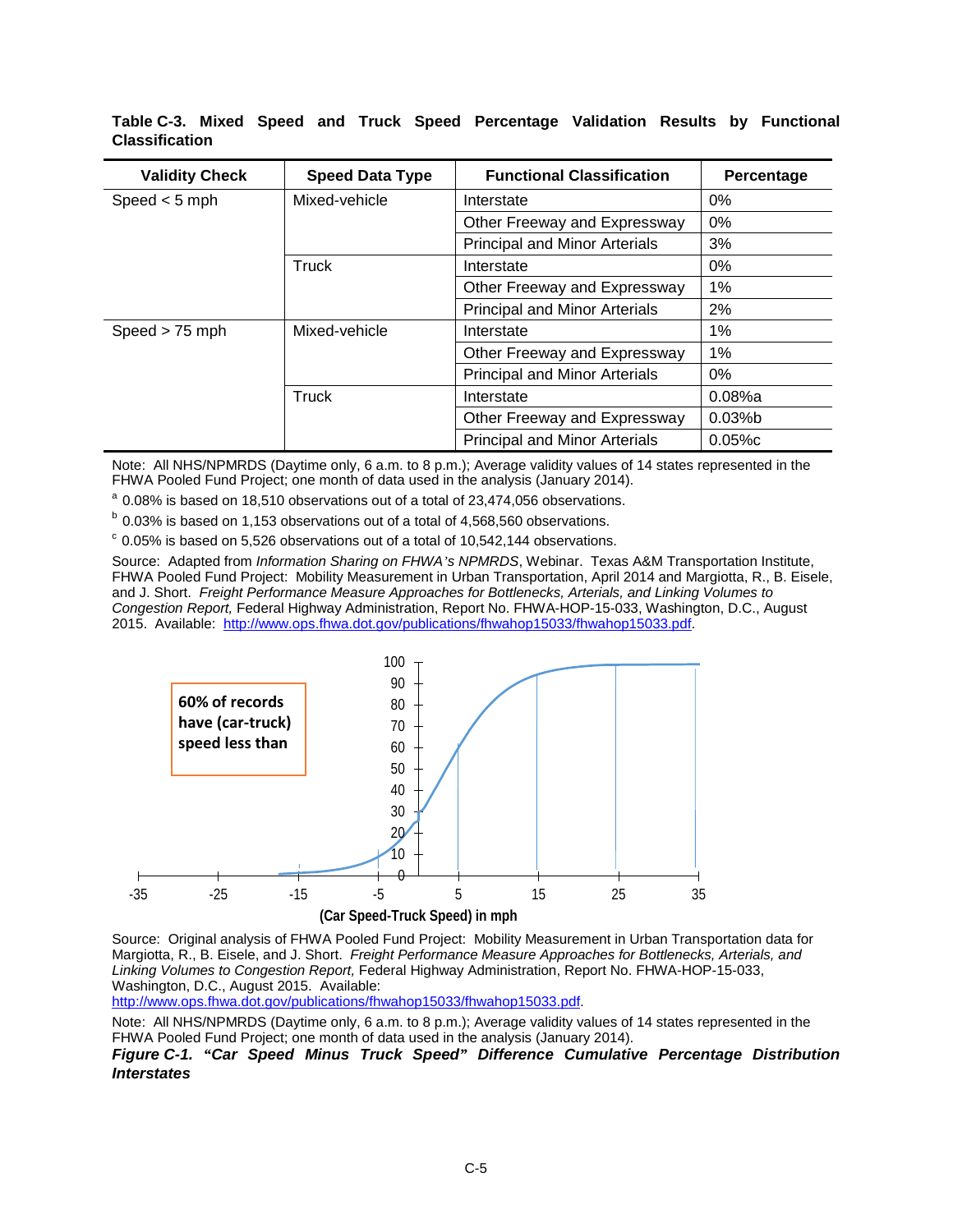

Source: Original analysis of FHWA Pooled Fund Project: Mobility Measurement in Urban Transportation data for Margiotta, R., B. Eisele, and J. Short. *Freight Performance Measure Approaches for Bottlenecks, Arterials, and Linking Volumes to Congestion Report,* Federal Highway Administration, Report No. FHWA-HOP-15-033, Washington, D.C., August 2015. Available:

[http://www.ops.fhwa.dot.gov/publications/fhwahop15033/fhwahop15033.pdf.](http://www.ops.fhwa.dot.gov/publications/fhwahop15033/fhwahop15033.pdf)

Note: All NHS/NPMRDS (Daytime only, 6 a.m. to 8 p.m.); Average validity values of 14 states represented in the FHWA Pooled Fund Project; one month of data used in the analysis (January 2014).

*Figure C-2. "Car Speed Minus Truck Speed" Difference Cumulative Percentage Distribution Other Freeway and Expressway*



Source: Original analysis of FHWA Pooled Fund Project: Mobility Measurement in Urban Transportation data for Margiotta, R., B. Eisele, and J. Short. *Freight Performance Measure Approaches for Bottlenecks, Arterials, and Linking Volumes to Congestion Report,* Federal Highway Administration, Report No. FHWA-HOP-15-033, Washington, D.C., August 2015. Available:

[http://www.ops.fhwa.dot.gov/publications/fhwahop15033/fhwahop15033.pdf.](http://www.ops.fhwa.dot.gov/publications/fhwahop15033/fhwahop15033.pdf)

Note: All NHS/NPMRDS (Daytime only, 6 a.m. to 8 p.m.); Average validity values of 14 states represented in the FHWA Pooled Fund Project; one month of data used in the analysis (January 2014).

#### *Figure C-3. "Car Speed Minus Truck Speed" Difference Cumulative Percentage Distribution Principal and Minor Arterials*

The validity results in Table C-3 generally indicate low occurrences of the validity checks being satisfied. Other results appear less intuitive (i.e., differences between car speeds and truck speeds,